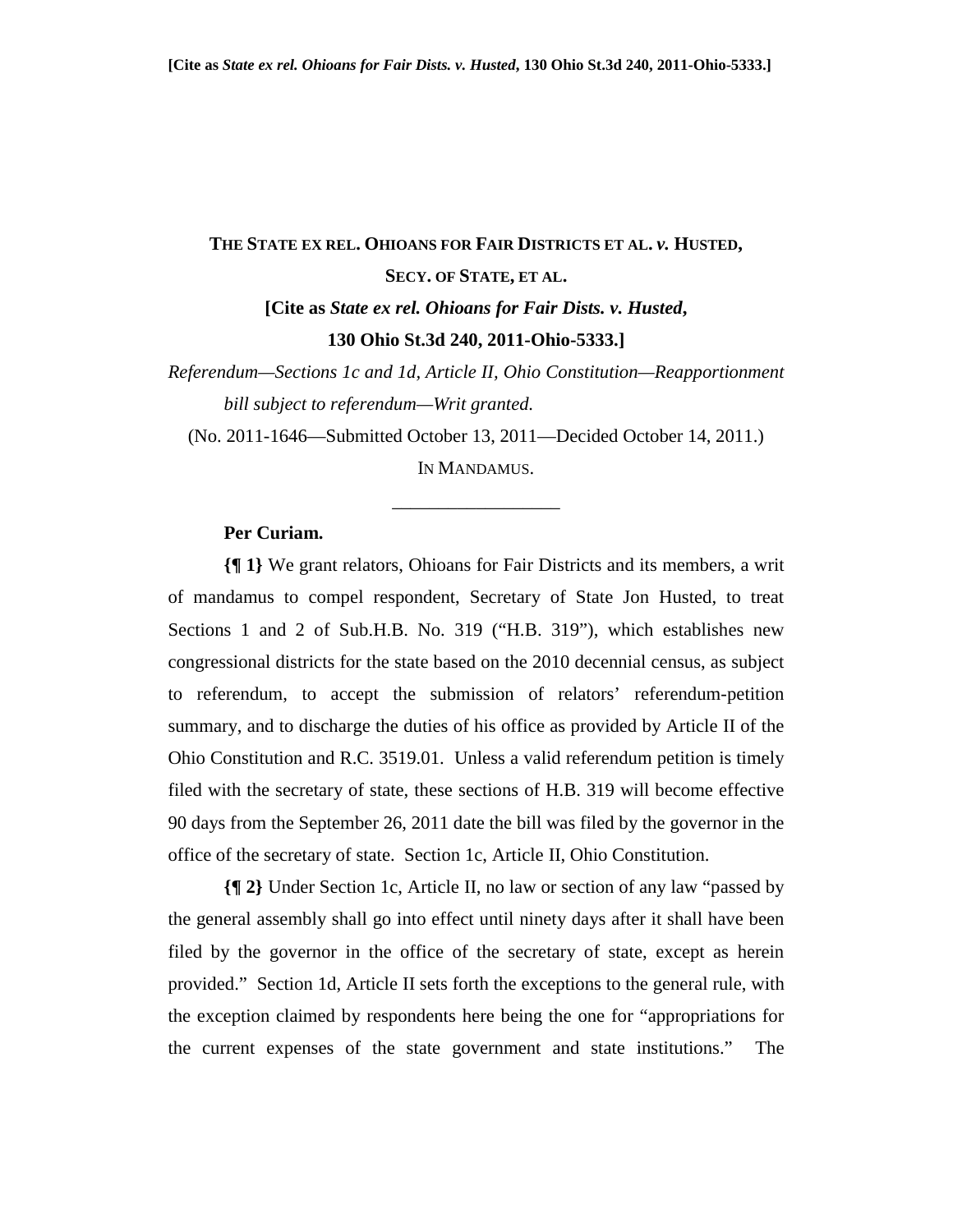challenged reapportionment provisions of H.B. 319 are not appropriations for current expenses of the state government and state institutions, and the inclusion of the appropriation in Section 4 of H.B. 319 does not alter this result. See generally *State ex rel. LetOhioVote.org v. Brunner*, 123 Ohio St.3d 322, 2009- Ohio-4900, 916 N.E.2d 462, ¶ 45; see also *State ex rel. Ohio AFL-CIO v. Voinovich* (1994), 69 Ohio St.3d 225, 236, 631 N.E.2d 582, quoting *State ex rel. Riffe v. Brown* (1977), 51 Ohio St.2d 149, 167, 5 O.O.3d 125, 365 N.E.2d 876 (O'Neill, C.J., dissenting).

**{¶ 3}** Our holding in *State ex rel. Taft v. Franklin Cty. Court of Common Pleas* (1998), 81 Ohio St.3d 480, 692 N.E.2d 560, does not warrant a different conclusion. In *Taft*, we held merely that certain provisions of legislation imposing taxes if approved by a majority of electors voting in a special election were not subject to referendum even though they did not appropriate money, because implementation of the sections—for a statewide election on the proposed taxes—depended upon the appropriation of money for the election in a separate section of the same act. In effect, the proposed taxes were already subject to a referendum in the form of the special election, and the appropriation of current expenses for the election was to implement that one-time, special election. The provisions in *Taft* were consequently temporary measures that did not effect a change in permanent law. See *LetOhioVote* at ¶ 47. That is manifestly not the situation here, where the reapportionment sections of H.B. 319 change Ohio law and are not already subject to voter approval.

**{¶ 4}** Therefore, consistent with precedent and the plain language of Section 1c, Article II of the Ohio Constitution, we grant the writ of mandamus.

Writ granted.

 O'CONNOR, C.J., and PFEIFER, LUNDBERG STRATTON, O'DONNELL, CUPP, and MCGEE BROWN, JJ., concur.

LANZINGER, J., concurs in judgment only.

2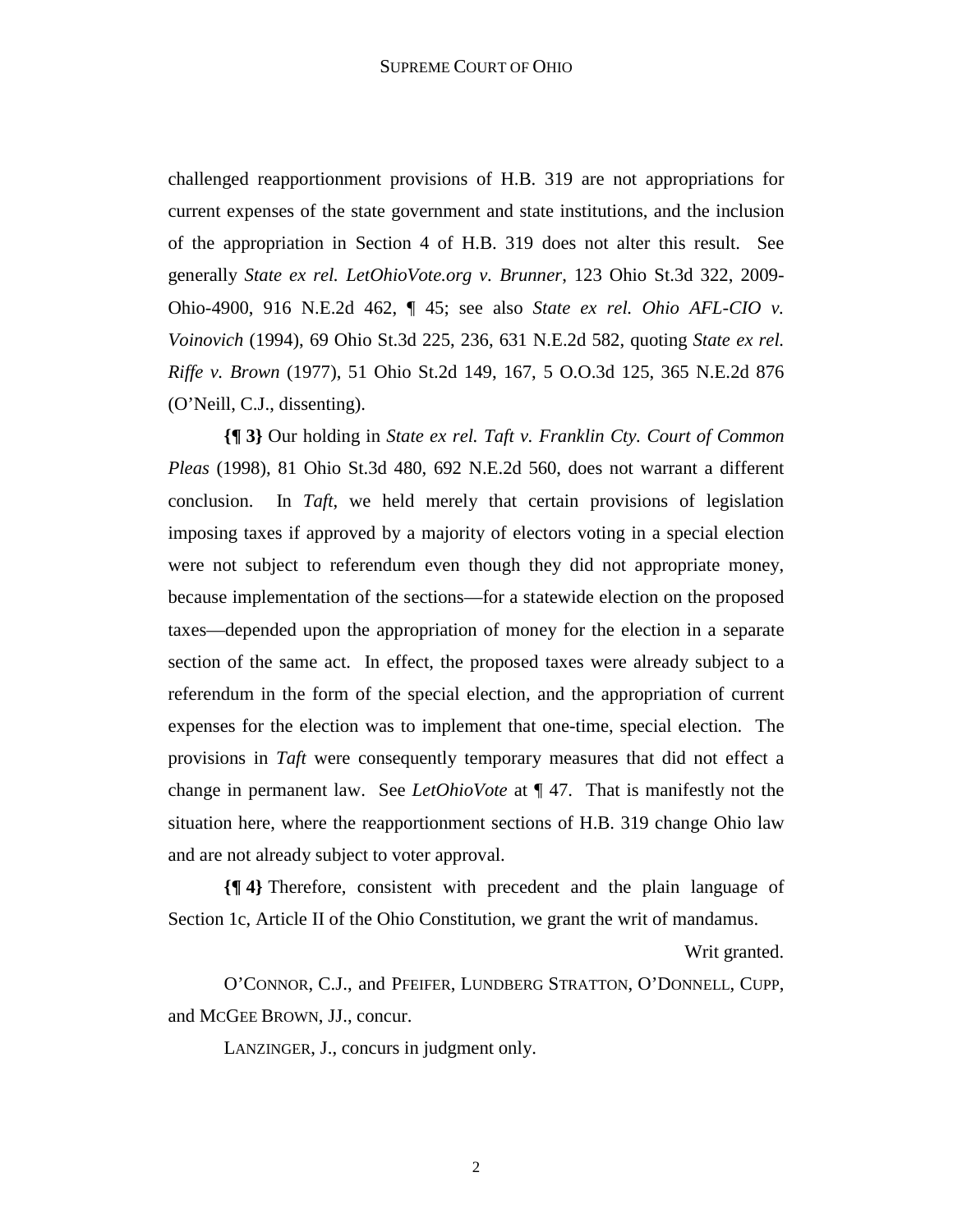### **LANZINGER, J., concurring in judgment only.**

**{¶ 5}** I concur in judgment only, but write separately because I believe that this case is best resolved by looking solely at the plain language of our constitution without relying on additional cases in support, as the majority does.

\_\_\_\_\_\_\_\_\_\_\_\_\_\_\_\_\_\_

**{¶ 6}** The right to challenge legislation is specifically reserved to the people of this state in the Ohio Constitution. As can be seen in the briefs submitted in this matter, however, this court has been woefully inconsistent with regard to when an exception to the right of referendum applies. It is time to look carefully at the language of the Ohio Constitution itself.

**{¶ 7}** Section 1, Article II, Ohio Constitution, provides:

**{¶ 8}** "The legislative power of the state shall be vested in a General Assembly consisting of a senate and house of representatives but *the people reserve to themselves the power* to propose to the General Assembly laws and amendments to the constitution, and *to adopt or reject the same at the polls on a referendum vote as hereinafter provided*. *They also reserve the power to adopt or reject any law, section of any law or any item in any law appropriating money passed by the General Assembly, except as hereinafter provided*; and independent of the General Assembly to propose amendments to the constitution and to adopt or reject the same at the polls. The limitations expressed in the constitution, on the power of the General Assembly to enact laws, shall be deemed limitations on the power of the people to enact laws." (Emphasis added.)

**{¶ 9}** The right of referendum is more particularly described in Section 1c, Article II, Ohio Constitution:

**{¶ 10}** "The second aforestated power reserved by the people is designated the referendum, and the signatures of six per centum of the electors shall be required upon a petition to order the submission to the electors of the state for their approval or rejection, of any law, section of any law or any item in any law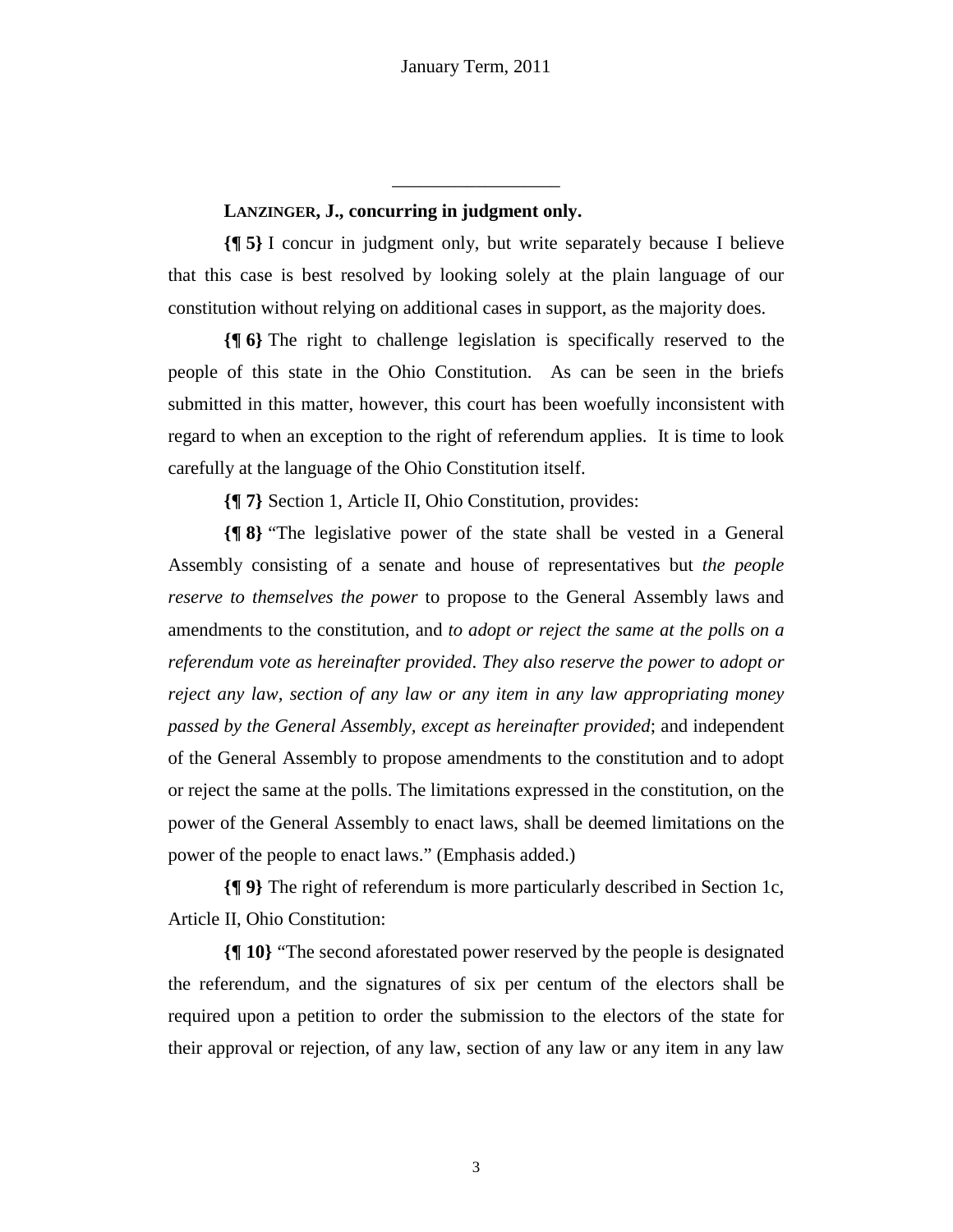#### SUPREME COURT OF OHIO

appropriating money passed by the general assembly. No law passed by the general assembly shall go into effect until ninety days after it shall have been filed by the governor in the office of the secretary of state, except as herein provided. *When a petition*, signed by six per centum of the electors of the state and verified as herein provided, *shall have been filed with the secretary of state within ninety days after any law shall have been filed* by the governor in the office of the secretary of state, *ordering that such law, section of such law or any item in such law appropriating money be submitted to the electors of the state for their approval or rejection, the secretary of state shall submit to the electors of the state for their approval or rejection such law, section or item,* in the manner herein provided, at the next succeeding regular or general election in any year occurring subsequent to one hundred twenty-five days after the filing of such petition, and no such law, section or item shall go into effect until and unless approved by a majority of those voting upon the same. If, however, a referendum petition is filed against any such section or item, the remainder of the law shall not thereby be prevented or delayed from going into effect." (Emphasis added.)

**{¶ 11}** Each section of an act, therefore, may have different effective dates.

**{¶ 12}** The right of referendum, however, is not without limitation. Section 1d, Article II, Ohio Constitution states:

**{¶ 13}** "Laws providing for tax levies, appropriations for the current expenses of the state government and state institutions, and emergency laws necessary for the immediate preservation of the public peace, health or safety, shall go into immediate effect. Such emergency laws upon a yea and nay vote must receive the vote of two-thirds of all the members elected to each branch of the general assembly, and the reasons for such necessity shall be set forth in one section of the law, which section shall be passed only upon a yea and nay vote,

4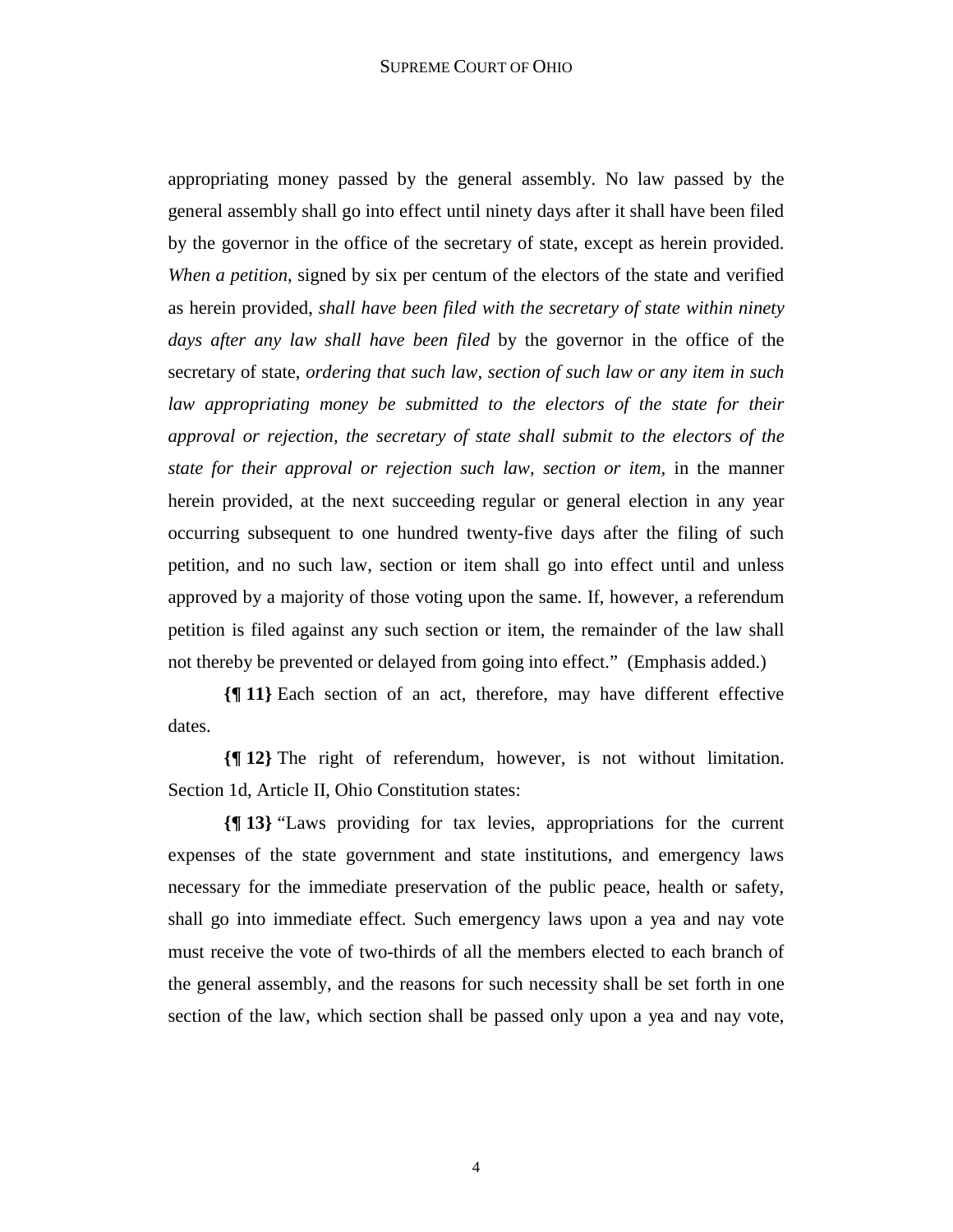upon a separate roll call thereon. The laws mentioned in this section shall not be subject to the referendum."

**{¶ 14}** Thus, the general rule in Ohio is that the effective date for a law passed by the General Assembly is delayed for 90 days to allow the possibility of referendum. Exceptions to the general rule are emergency laws that require a super-majority vote and laws providing for tax levies and appropriations for the current expenses of the state government. Because H.B. 319 does not contain a tax levy and was not passed as emergency legislation, the only way it may be characterized as exempt from the right of referendum is as an "appropriation[] for the current expenses of the state government and state institutions."

**{¶ 15}** Respondents argue that the appropriation in section 4 of H.B. 319 is an appropriation for the current expenses of the state government and therefore that the act is not subject to referendum. If the appropriation is one for the current expenses of the state government, Section 1d, Article II of the Ohio Constitution would exempt only section 4 of H.B. 319 from referendum. The other sections of H.B. 319 remain subject to referendum because Section 1c, Article II, of the Ohio Constitution allows for the right of referendum of any "such law, section of such law or any item in such law appropriating money."

**{¶ 16}** I would also note that any law that attempts to limit the right of referendum beyond the restrictions provided for in Section 1d, Article II, of the Ohio Constitution, is expressly prohibited by Section 1g, Article II, of the Ohio Constitution. ("The foregoing provisions of [initiative and referendum] shall be self-executing, except as herein otherwise provided. Laws may be passed to facilitate their operation, but in no way limiting or restricting either such provisions or the powers herein reserved.")

**{¶ 17}** I would grant the writ of mandamus to compel the respondent Secretary of State Jon Husted to treat Sections 1 and 2 of H.B. 319 as subject to